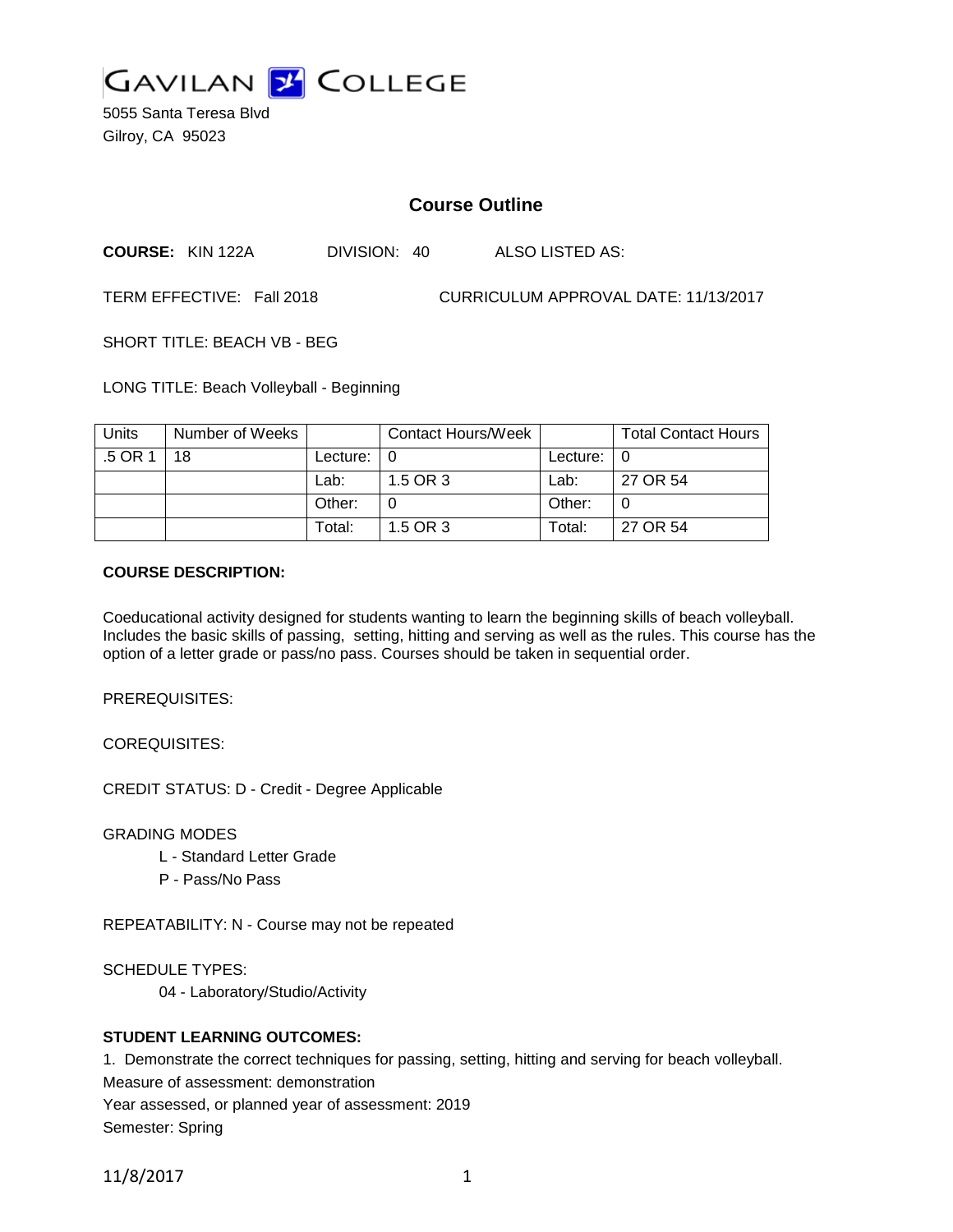- 2. Explain and practice the rules of 2 player beach volleyball.
- Measure of assessment: discussion, exam, demonstration

Year assessed, or planned year of assessment: 2019

# **CONTENT, STUDENT PERFORMANCE OBJECTIVES, OUT-OF-CLASS ASSIGNMENTS**

Curriculum Approval Date: 11/13/2017

### 4.5 - 9 Hours

Content: Course overview, including learning outcomes, course requirements and grading. Discussion on the differences between playing volleyball in the sand vs. on a solid surface. Passing - hand/arm position, contact point, body position and the footwork used in beach volleyball - will be demonstrated and practiced. Incorporate a variety of passing drills for practice purposes, such as the shuttle drill, into the class sessions.

Student Performance Objectives: Demonstrate the correct techniques for passing a volleyball in the sand. Discuss the footwork required for passing a volleyball in the sand.

#### 4.5 - 9 Hours

Content: Review passing. Introduce and practice the techniques for the underhand serve and overhand serve - hand position, ball contact point and toss used in beach volleyball. Introduce the beach volleyball rules that relate to passing and to serving.

Student Performance Objectives: Demonstrate the proper techniques for the underhand serve and overhand serve used in beach volleyball. List and utilize the beach volleyball rules that pertain to passing and to serving.

### 4.5 - 9 Hours

Content: Review the underhand serve and overhand serve. Introduce setting - hand and elbow position, follow through and footwork - used in beach volleyball. Introduce the basic elements of the beach volleyball spike - the approach, the jump, and the contact. Present the beach volleyball rules that relate to these skills, such as ball handling - double contact - and net violations. Utilize a variety of activities, including pepper, to practice these skills.

Student Performance Objectives: Demonstrate the correct techniques for setting and for hitting used in beach volleyball. Explain and utilize the beach volleyball rules that relate to setting and to hitting.

#### 4.5 - 9 Hours

Content: Review setting and hitting. Presentation on the other rules related to beach volleyball, such as scoring, side changes, and timeouts. Incorporate drills to practice the skills learned to date. Utilize modified game play to practice the rules.

Student Performance Objectives: Participate in class activities. Discuss and apply the beach volleyball rules used during modified game play. Demonstrate the correct techniques for the beach volleyball skills performed.

#### 7.5 - 15 Hours

Content: Continue to work on skill building by practicing the basic beach volleyball skills - passing, underhand serve, overhand serve, setting and hitting - in a variety of drill and modified game activities. Practice the correct beach volleyball rules during all class activities.

Student Performance Objectives: Utilize the correct beach volleyball skill techniques when passing, serving, setting and hitting. Apply the beach volleyball rules used during modified class play. Participate in class activities.

2 Hours

# **METHODS OF INSTRUCTION:**

guided practice, demonstration, discussion

# **OUT OF CLASS ASSIGNMENTS:**

Assignment Description: As this is a lab course, no out of class assignments are required.

# **METHODS OF EVALUATION:**

Skill demonstrations Percent of total grade: 40.00 %

11/8/2017 2